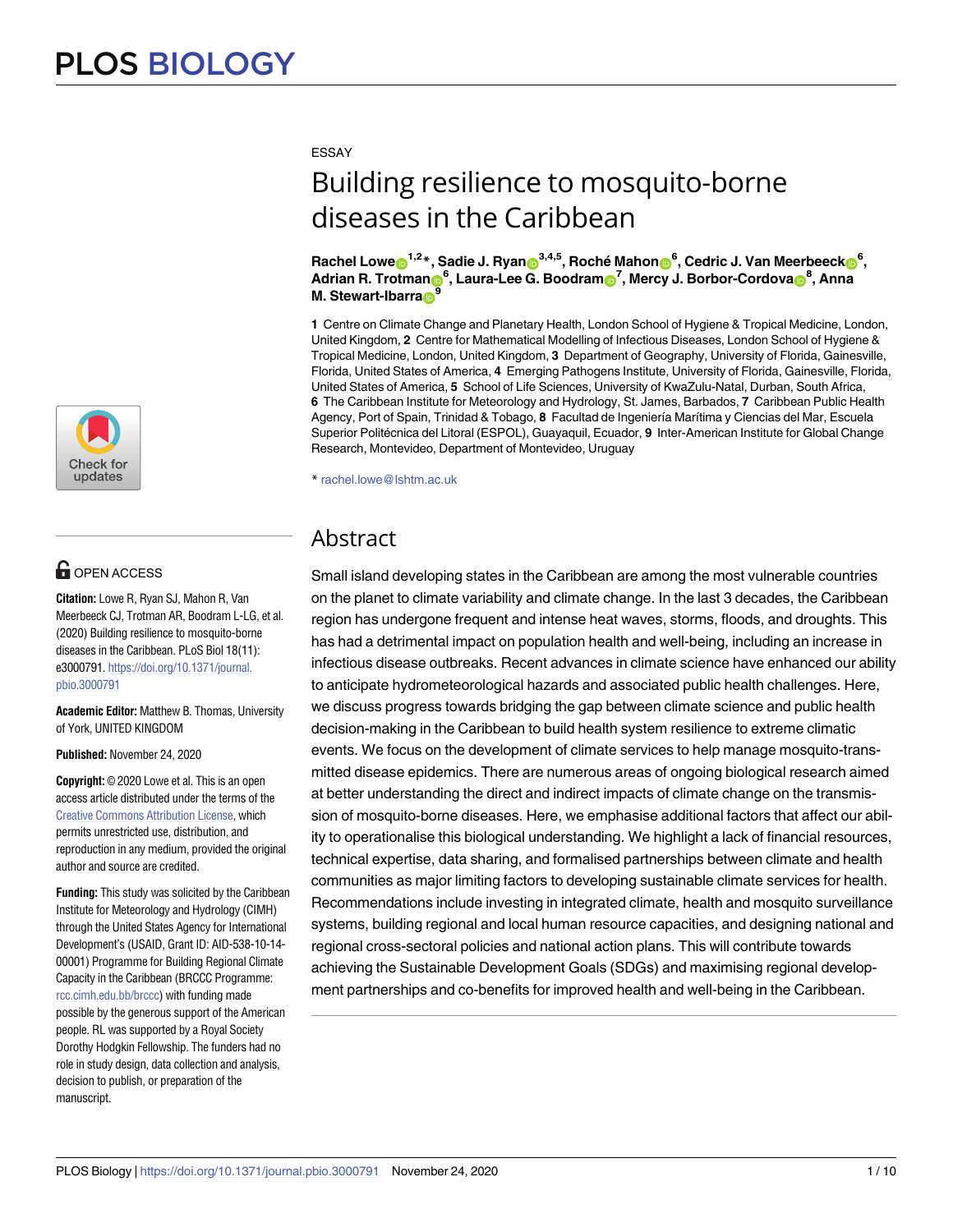<span id="page-1-0"></span>**Competing interests:** The authors have declared that no competing interests exist.

**Abbreviations:** BRCCC, Building Regional Climate Capacity in the Caribbean; CARICOM, Caribbean Community; CARPHA, Caribbean Public Health Agency; CCH, Caribbean Cooperation in Health; CIMH, Caribbean Institute for Meteorology and Hydrology; EWISACTs, Early Warning Information Systems across Climate Timescales; GFCS, Global Framework for Climate Services; GIS, geographic information systems; NDC, Nationally Determined Contribution; PAHO, Pan American Health Organization; PPCR, Pilot Programme for Climate Resilience; RCC, Regional Climate Centre; SDGs, Sustainable Development Goals; USAID, United States Agency for International Development; UWI, University of the West Indies; WHO, World Health Organization; WMO, World Meteorological Organization.

**Provenance:** Commissioned; externally peer reviewed

## **Introduction**

Frequent and intense extreme climatic events in the Caribbean, such as heat waves, Saharan dust incursions, hurricanes, floods, and droughts, have a detrimental impact on human health and development in the Caribbean region [\[1\]](#page-7-0). Adverse health outcomes include respiratory complications, heat-induced morbidity, outbreaks of vector- and water-borne diseases, injury, and loss of life [\[2\]](#page-7-0). The social and economic cost of these climate-sensitive health outcomes poses a disproportionately large burden to small island developing states, which have limited capacity to respond to the repeated onslaught of geophysical and hydrometeorological disasters. Recent advances in climate science are increasing our ability to anticipate and build resilience to climate-sensitive public health challenges [[3](#page-7-0)]. The links between climate variations and epidemics of infectious disease are well established, with some studies demonstrating the potential for climate-based early warning systems for malaria and dengue [\[4–](#page-7-0)[9](#page-8-0)]. Climate services for health is an emerging field of applied science. It brings together multisectoral professionals to cocreate tools and services that can help better understand and take advantage of the influence of weather and climate on health outcomes, such as epidemics of infectious disease  $[1,7,10]$  $[1,7,10]$ . Access to high-quality, tailored climate information can help health decision-makers better understand the influence of extreme weather, climate variability, and climate change on disease transmission and spread [\[11](#page-8-0)]. This combined with robust disease prediction frameworks can allow us to anticipate when, where, and who may be at greatest risk. When these decision support tools are effectively tailored to the needs of the public health sector, they can inform targeted interventions, promote the efficient use of human and financial resources, and reduce morbidity and mortality.

Dengue is a viral infection transmitted to humans by female *Aedes* spp. mosquitoes. The global incidence of dengue has increased 30-fold in the last 50 years, and the disease is now endemic in more than 120 countries in the tropics and subtropics [[12](#page-8-0)]. Prior to 2005, local transmission of chikungunya and Zika virus, which are transmitted to humans by the same mosquito species (*Aedes* spp.) as dengue, was limited to Africa and Asia. Since then, these viral diseases have spread globally, following the path of dengue [[13](#page-8-0)]. Chikungunya emerged in the Caribbean in 2013, leading to more than 1 million cases in the region of the Americas within a year [\[14\]](#page-8-0). Zika reached the Americas in late 2014, resulting in the declaration of a Public Health Emergency of International Concern by the World Health Organization (WHO) due to links with neurologic complications in newborns and adults [\[15\]](#page-8-0). To date, 86 countries and territories have reported evidence of mosquito-transmitted Zika infection [[16](#page-8-0)]. In 2019, the Americas experienced more than 3 million cases of dengue, the largest number ever reported [\[17\]](#page-8-0). In recent years, the Caribbean region has experienced an unprecedented crisis of cooccurring epidemics of febrile illness due to dengue, chikungunya, and Zika viruses [\[18\]](#page-8-0). Between 2013 and 2019, 186,050 cases of dengue, 911,842 cases of chikungunya, and 143,127 cases of Zika were reported in the Caribbean [[19](#page-8-0)]. [Fig](#page-2-0) 1 shows the 10 countries reporting the most cases of dengue, chikungunya, and Zika in the Caribbean between 2013 and 2019.

*Aedes aegypti* is the primary vector of dengue, chikungunya, and Zika viruses, a mostly domestic, urban mosquito that lays its eggs in water-bearing containers in and around the home. *Ae*. *aegypti* thrive in warm and humid conditions. Warm temperatures with an optimum peak of around 28.5˚C increase the risk of *Ae*. *aegypti*–transmitted diseases by speeding up mosquito development rates, reproduction, survival, biting rates, and viral replication in the mosquito [\[20\]](#page-8-0). The effect of rainfall on dengue transmission is more complex, depending on the local social–ecological conditions and water management, which determines the type and abundance of larval habitat in the environment. Rainfall can increase mosquito population densities by increasing the availability of larval habitat in rain-filled containers out in the open. However, drought conditions that result in household water scarcity can also potentially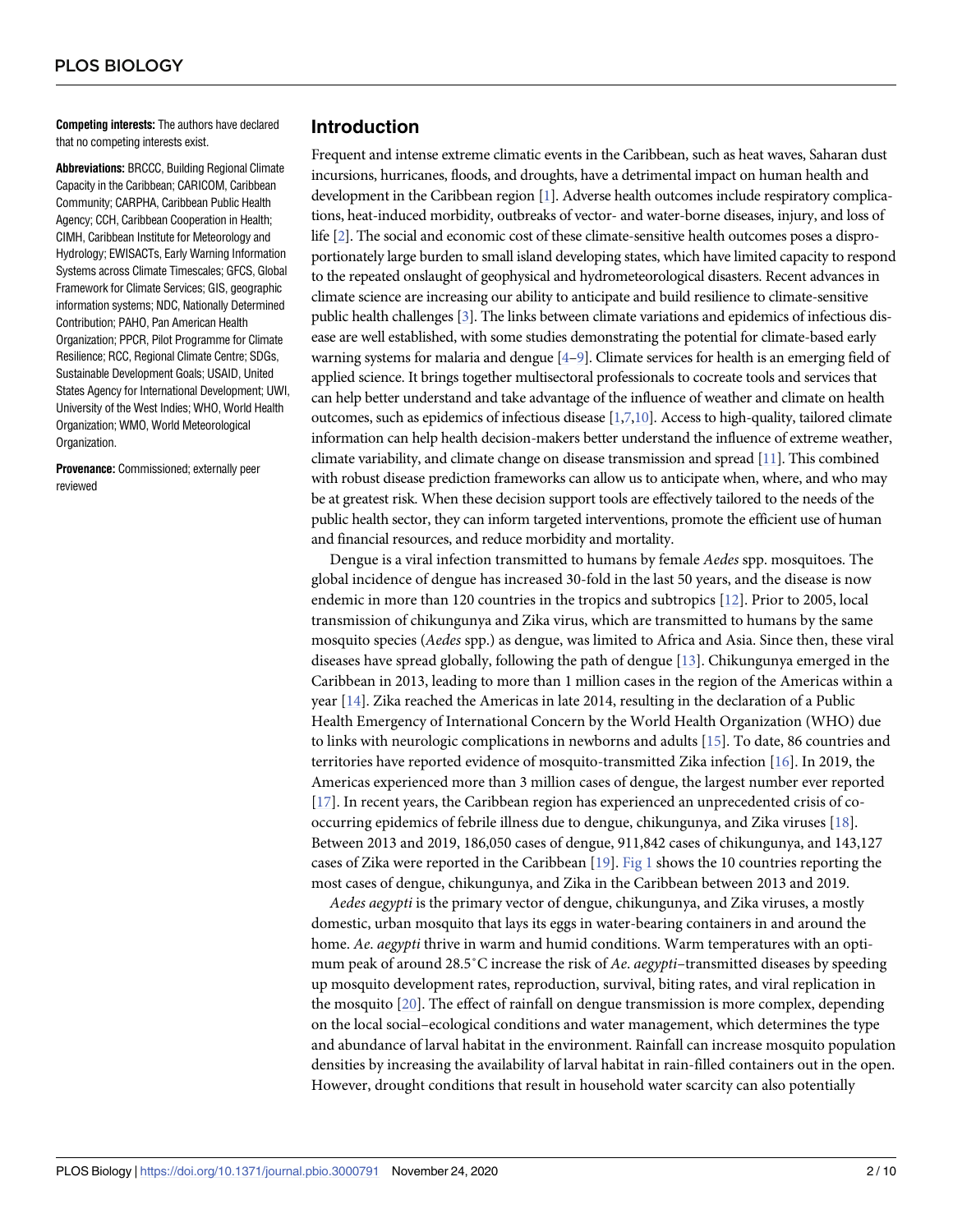<span id="page-2-0"></span>

**[Fig](#page-1-0) 1. Total dengue, chikungunya, and Zika cases 2013 to 2019.** Total cases of (a) dengue, (b) chikungunya, and (c) Zika between 2013 and 2019 per country. The 10 countries reporting the most cases in the Caribbean are shown for each disease. Note logarithmic scale. Source: PLISA Health Information Platform in the Americas [\[19](#page-8-0)].

<https://doi.org/10.1371/journal.pbio.3000791.g001>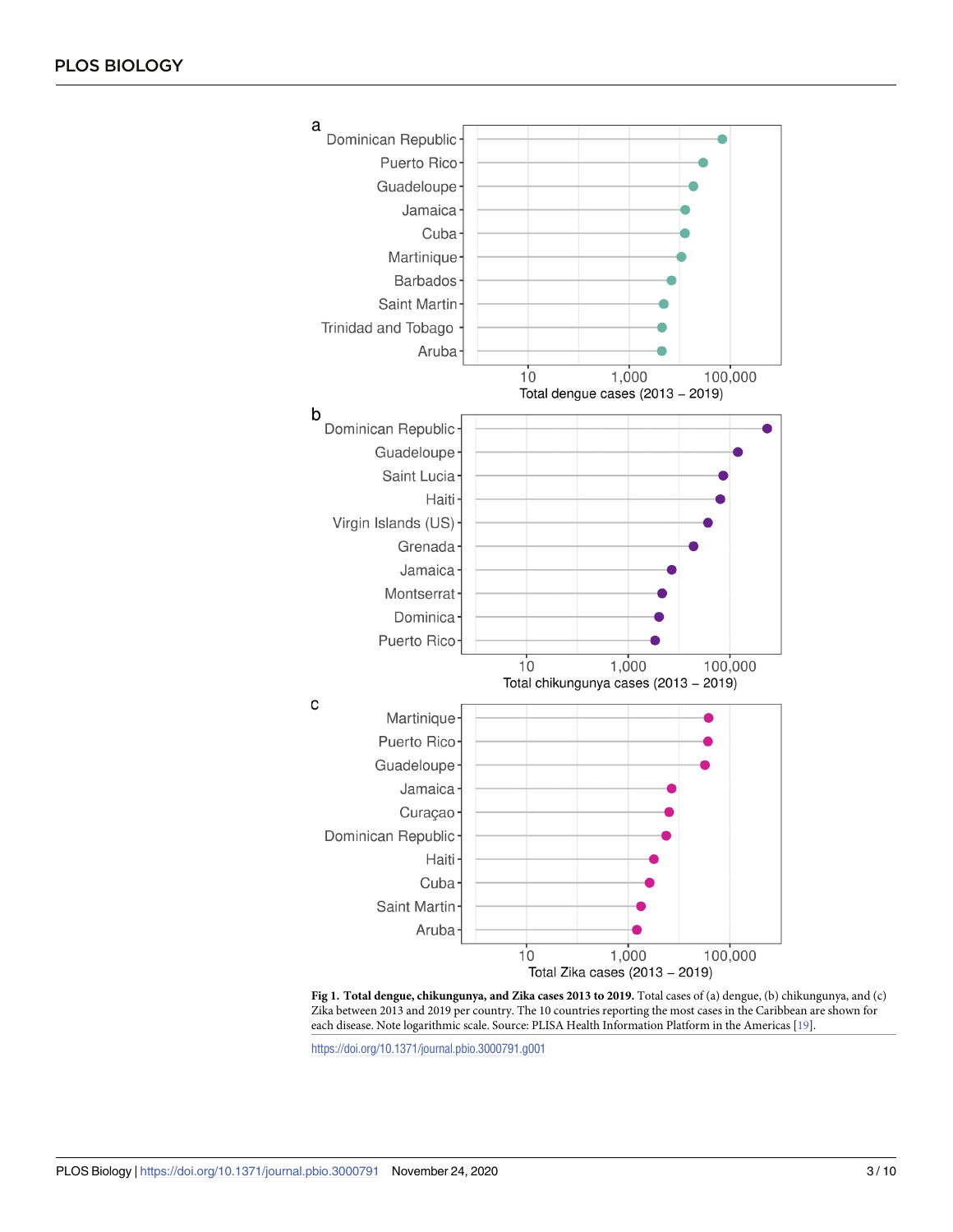<span id="page-3-0"></span>increase larval habitat by increasing the number of water storage containers in and around the home.

In this perspective, we discuss the state of the art in climate services for health in the Caribbean region, with a focus on early warning systems for mosquito-transmitted diseases, such as dengue, chikungunya, and Zika. We highlight the importance of multi-institutional and transdisciplinary collaborations at national, regional, and international levels for research-to-operations-to-research (i.e., demand driven) innovation in the coproduction of climate services for health. These policy advances are of relevance to scientists and multisectoral decision-makers anticipating the impacts of climate extremes, variability, and climate change on health system capacity to respond to mosquito-borne disease outbreaks.

#### **Climate services in the Caribbean**

There is a growing body of evidence on the impacts of climate extremes, variability, and climate change on human health in the Caribbean, including increases in acute asthma admission from Saharan dust clouds [\[21\]](#page-8-0), increased dengue incidence during El Niño years [\[22\]](#page-8-0), increase in the effect of high summer temperatures on mortality from stroke and cardiovascular diseases in Puerto Rico [[23](#page-8-0)], and loss of life and injuries in Dominica from landslides caused by Hurricane Maria [\[24\]](#page-8-0). Despite this knowledge, small island developing states in the Caribbean have struggled to integrate climate services into national and health sector planning and practice [\[1](#page-7-0)]. Many countries in the region do not have sufficient institutional arrangements in place, or financial resources available, to stimulate collaboration, data sharing, research, or capacity building opportunities necessary to develop operational public health decision support tools and resources. In its role as the World Meteorological Organization (WMO) designated Regional Climate Centre (RCC) for the Caribbean, the Caribbean Institute for Meteorology & Hydrology (CIMH) leads the implementation of the Global Framework for Climate Services (GFCS) in the Caribbean. The GFCS is an international initiative led by the WMO, which acts as the guiding mechanism to support the development of climate services for key sectors of society. Since 2015, the CIMH has actively worked on an emerging, multipronged health–climate portfolio as part of its implementation of a regional multisectoral Early Warning Information Systems across Climate Timescales (EWISACTs) programme [[1\]](#page-7-0). For the health sector, the CIMH, in collaboration with national and regional partners, such as Ministries of Health, National Meteorological and Hydrological Services, the Caribbean Public Health Agency (CARPHA), and the Pan American Health Organization (PAHO), aims to strengthen communication and partnership between climate and health actors and to promote the effective use of climate information within health policy, research, and practice.

Better management of mosquito-borne diseases is a top priority for Caribbean small island developing states given the high socioeconomic burden, suitable climatic conditions for the proliferation of *Aedes* mosquitoes, and widespread intra and extraregional travel in the Caribbean [[2](#page-7-0)]. Thanks to the Building Regional Climate Capacity in the Caribbean (BRCCC) Programme, funded by the United States Agency for International Development (USAID) [\[25](#page-8-0)], the CIMH partnered with CARPHA, national Ministries of Health, and an international research team to support the development of regional arbovirus forecast models using climate information. This collaboration has aimed to codesign, codevelop, and codeliver health sector–driven climate early warning information to enhance the control and prevention of mosquito-borne disease outbreaks.

#### **Stakeholder needs and perceptions**

A recent study of climate and health stakeholders in Barbados and Dominica [\[10\]](#page-8-0) identified key strategies to promote climate services for public health decision-making. These included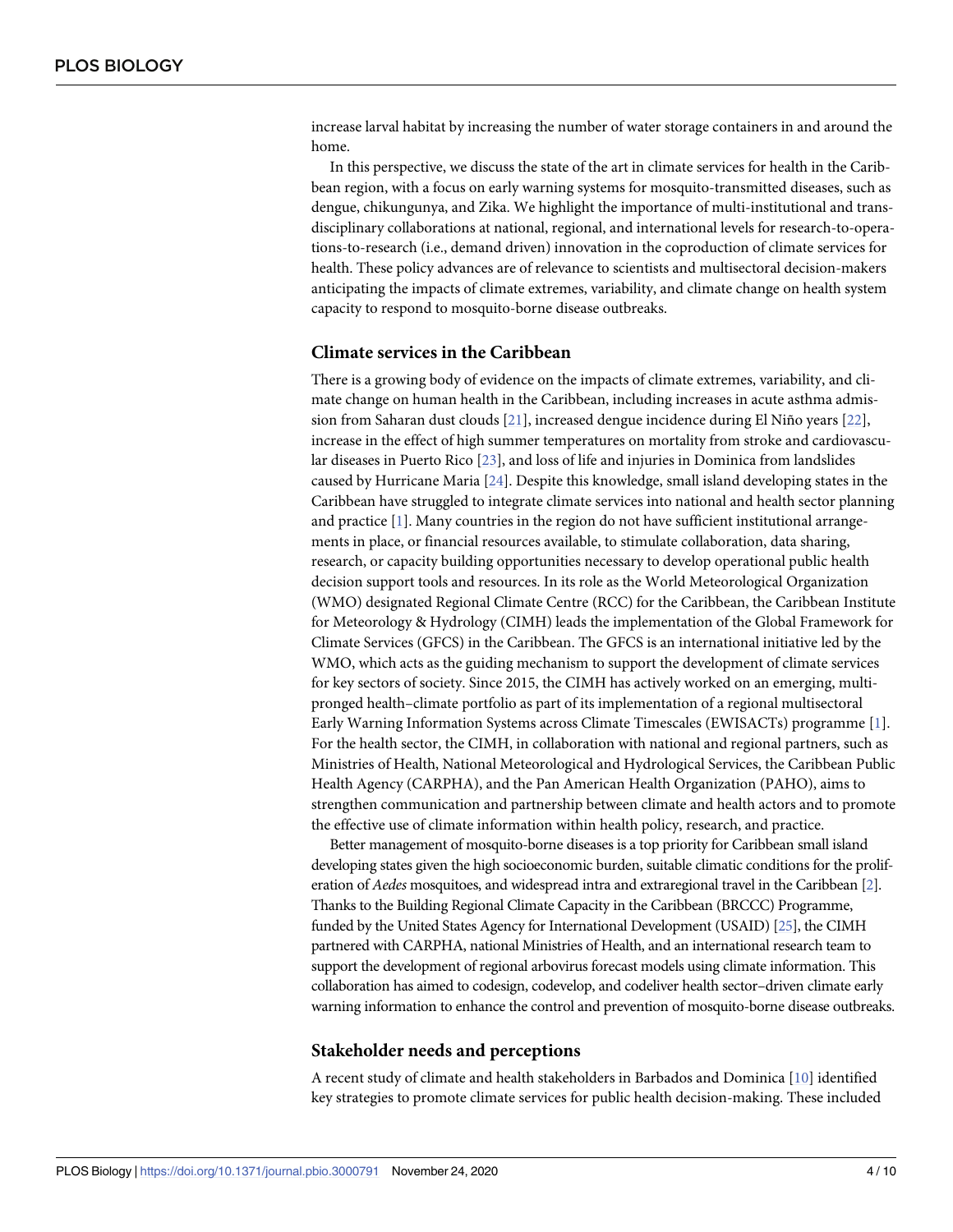<span id="page-4-0"></span>engaging senior leadership from the health sector to ensure that climate is high on the health agenda, formal collaboration agreements between climate and health sectors to facilitate a joint workplan, data sharing and modelling, national committees on climate and health, and joint spaces of dialogue, such as climate and health forums. Beyond the climate and health sectors, there is a web of institutional actors who should engage strategically to enhance arbovirus control and prevention, including disease risk management agencies, water and waste management companies, tourism, land planning, the Ministry of Environment, the Ministry of Agriculture, academia, and community organisations, to name a few [[26](#page-8-0)]. Identifying priorities and gaps in concert would strengthen the partnership among the sectors, to enhance the development of climate services for health beyond the ministries and offices of public health [\[27\]](#page-8-0). Regional institutions should work in cooperation to build technical capacities and resilient communities across the region. The CIMH continues to actively strengthen its production network and user interface platforms to encourage stakeholders to share lessons and promote awareness of climate services based on user needs for all sectors, including health [[28,29\]](#page-9-0). The Climate Investment Funds Pilot Programme For Climate Resilience (CIF/PPCR), which supports regional Inter-American Development Bank (IDB) projects, allows implementing institutions such as the University of the West Indies (UWI) in partnership with CARPHA and CIMH, and other regional/international teams to promote the development and implementation of climate-integrated disease surveillance systems in Caribbean countries, incorporating climatic, epidemiological, and entomological data. While multisectoral efforts provide a major impetus for reducing the burden of mosquito-borne diseases, the most successful response to early warnings of mosquito-borne disease is through community engagement.

#### **Early warning systems for mosquito-borne diseases**

The island of Barbados is among the 10 countries reporting the most cases of dengue in the Caribbean [\(Fig](#page-2-0) 1A). It is also among the 10 most water-stressed countries in the world, with water scarcity exacerbated during periods of drought [\[18\]](#page-8-0). In recent decades, Barbados has suffered from severe drought, which is often associated with the warm phase of the El Niño Southern Oscillation (Fig 2).

To mitigate the impacts of prolonged droughts, Barbados passed building regulations to mandate the construction of rainwater storage receptacles under large new buildings.



**Fig 2. Annual cycle of the SPI in Barbados and the ONI 1970 to 2016.** Annual cycle of (a) SPI (6-month timescale) (SPI-6) calculated using precipitation data from the CIMH synoptic weather station (elevation of 112 m) located in the western parish of St. James, Barbados. (b) ONI, defined as the 3-month running-mean sea surface temperature departures from average in the Niño 3.4 region (120–170˚W, 5˚S–5˚N), from January 1970 to December 2016. Source: NOAA/NWS/CPC. Severe droughts (negative SPI-6 values; brown shading) tend to coincide with El Niño events (positive ONI values; red shading). CIMH, Caribbean Institute of Meteorology and Hydrology; ONI, Oceanic Niño Index; SPI, Standardised Precipitation Index.

<https://doi.org/10.1371/journal.pbio.3000791.g002>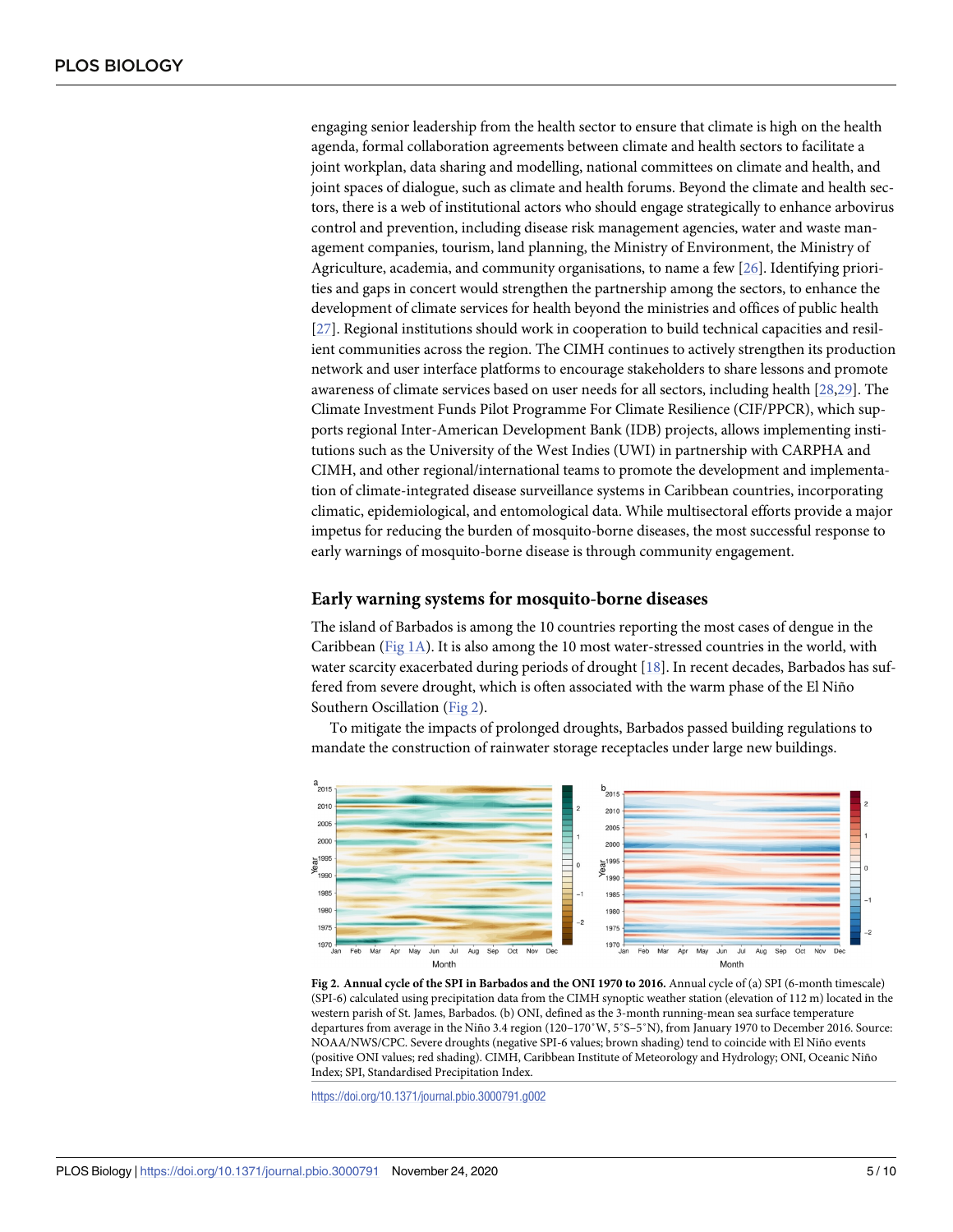<span id="page-5-0"></span>However, these receptacles have the potential to become ideal larval habitat for *Ae*. *aegypti* mosquitoes if not properly covered and managed. This measure may have had the unintended consequence of increasing the overall risk of *Aedes*-transmitted diseases when rainfall is collected and stored. A link between temporary water storage and dengue risk has been recognised, but few studies have quantified the link or examined the impact of prolonged drought on dengue transmission.

To address this gap, Lowe and colleagues designed a coupled model framework to quantify the nonlinear and delayed impacts of climate factors, such as drought and extreme rainfall, on dengue transmission in Barbados from 1999 to 2016 [\[18\]](#page-8-0). The model is designed to disentangle the impacts of climatic drivers from socioeconomic risk factors, new viral introductions, immunological risk factors, and other unmeasured sources of variation. Key climate indicators included minimum temperature and the Standardised Precipitation Index (SPI) [[30](#page-9-0)], an indicator used to monitor drought and extreme rainfall across the Caribbean. Drought conditions were found to positively influence dengue relative risk at long lead times of up to 5 months, while higher minimum temperatures and excess rainfall increased the risk at shorter lead times between 1 and 2 months. Therefore, periods of drought followed by a combination of warm and wet weather several months later could provide optimum conditions for imminent dengue outbreaks. The model was able to distinguish dengue outbreaks versus non-outbreaks in most years, although the dengue model performance in later years was likely compromised by the emergence of chikungunya and Zika in Barbados.

This modelling approach, which infers the risk of dengue outbreaks given the cumulative effect of climate variations in the preceding months, is currently being extended to other countries and tested as an operational early warning tool. The CIMH routinely produces seasonal forecasts of the SPI, minimum temperature, and other climate indicators, with a lead time of up to 3 months. By incorporating operational seasonal climate forecasts in the dengue prediction model, probabilistic dengue outlooks could be issued at least 3 months in advance of any given month and updated on a monthly basis, by incorporating new meteorological observations and shorter lead climate forecasts. One avenue for communicating dengue outlooks is through the quarterly Caribbean Health Climatic Bulletin, coproduced by the CIMH, PAHO and CARPHA [[31](#page-9-0)]. The online Bulletin provides consensus-based expert statements of probable health outcomes based on CIMH's monitoring and forecast products. Integration of quantitative probabilistic disease risk forecasts could help plan timely interventions to mitigate the impact of mosquito-borne disease epidemics, including purchasing of diagnostic and insecticide supplies, retraining of health professionals, realignment of vector control strategies, community mobilisation, and water storage container cleaning and maintenance during and after droughts. However, simply transmitting early warnings is not enough. It is essential for national health promotion personnel to work with local groups, such as civil society groups, community councils, and faith-based organisations, to design locally relevant communitybased interventions in response to early warnings. Without thoughtful community involvement, it is very difficult to change behaviours and to mobilise an effective response to the warnings, however accurate the warnings may be. Ultimately, it is paramount that local authorities invest in longer-term solutions, including adequate infrastructure to secure provision of reliable piped water and ensure environmental hygiene for vulnerable communities.

#### **Capacity gaps, data management, and integrated surveillance systems**

The development and effective mainstreaming of climate services for health, such as climatedriven dengue early warning systems, require parallel efforts to increase the capacity of the climate and health sectors in the region. National health stakeholders in Dominica and Barbados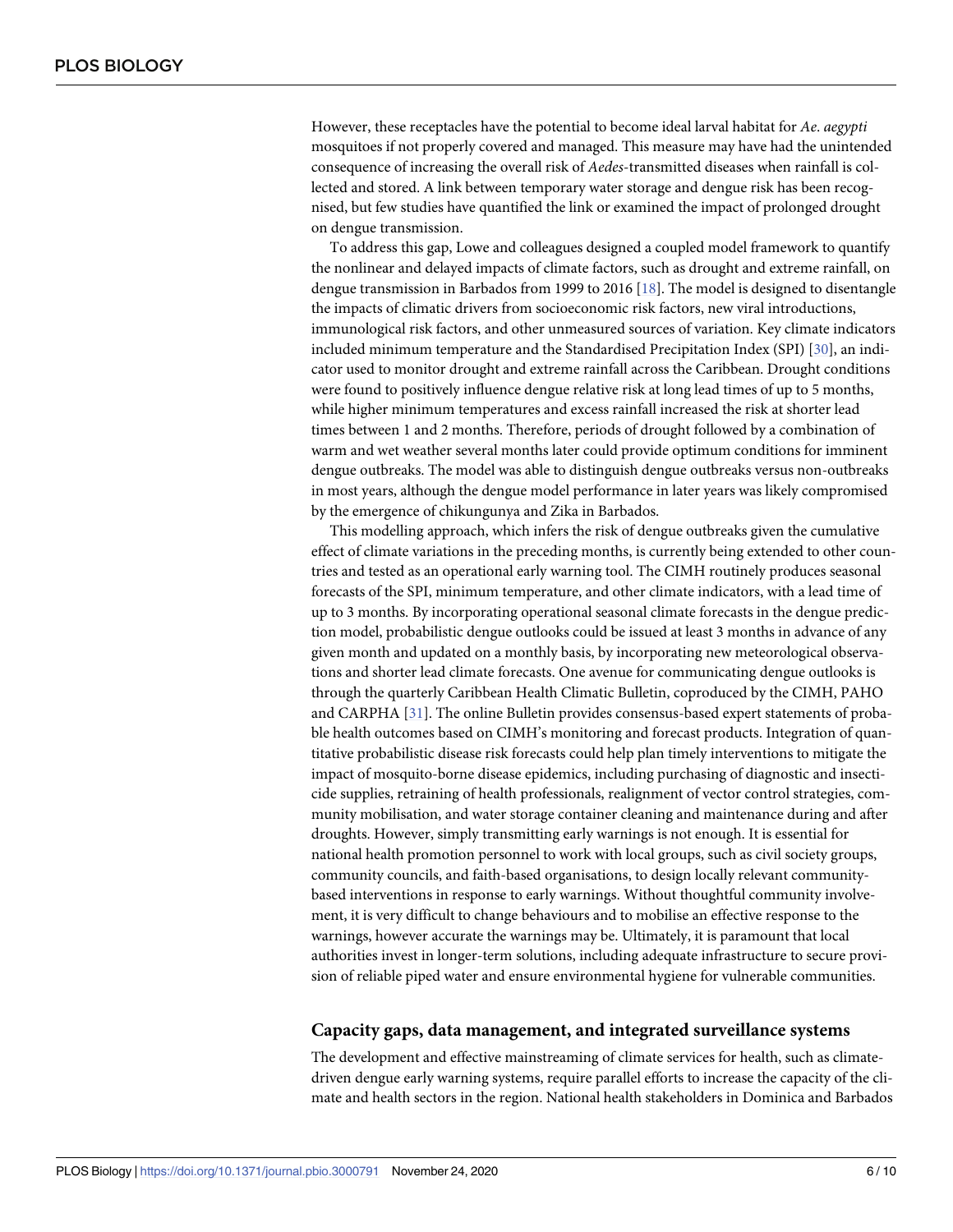<span id="page-6-0"></span>identified significant gaps in the availability of financial resources to implement an operational early warning system and a self-reported lack of technical expertise in statistics, data science, and geographic information systems (GIS) [[10](#page-8-0)]. They also noted the lack of long-term health datasets and few local empirical studies on climate and health linkages, which limited their ability to make informed public health decisions. National meteorology and hydrology services also identified a lack of trained personnel and knowledge of health sector needs.

There is a critical need to train and retain a cohort of climate and health practitioners. In particular, the health sector requires technical training in how to analyse and interpret basic climate information and integrate this information into health surveillance and planning, whereas the climate sector requires more knowledge about the decision priorities and needs of the health sector. Further to this, resources must be allocated to reconciling data holdings across sectors. Historical records are often inconsistent in format and primarily paper based, while decentralised collection and storage complicates archiving or digitising. Country personnel trained in data management, from collection to data entry to quality control to data sharing, may be a limiting factor. Following recommendations from the Global Vector Control Response [\[26\]](#page-8-0), vector and epidemiological surveillance systems should be integrated with climate information systems to allow for linkages across vector, disease, intervention, and climate data. This integrated system should also be homogenous and compatible between countries in the Caribbean. An important step towards improving climate-informed epidemic forecasting is through data and code sharing via the coordinated use of public repositories by multisector data providers. Following the example of Ecuador, Puerto Rico, and other countries that publish historic and real-time disease surveillance and climate data would promote the development of multi-institutional, multi-model ensemble approaches to improve the skill and utility of epidemic forecasts [\[32\]](#page-9-0).

Capacity building needs are being addressed, in part, through the development of an online open access course on climate and health by a consortium of international experts led by WHO, PAHO, and WMO.

### **Regional policy mechanisms**

Regional action on (1) the SDGs agenda, (2) the climate actions proposed by Caribbean small island developing states under the Paris Climate Agreement, (3) the strategic priority areas outlined by the 10-year Caribbean Community (CARICOM) Caribbean Cooperation in Health (CCH) (2016 to 2025) initiative [\[33](#page-9-0)], and (4) the more recent PAHO-led Caribbean Action Plan on Health and Climate Change [\[34\]](#page-9-0) offer an opportunity for synergies between the climate and health sectors to increase resilience for mosquito-borne diseases and other health impacts within the CARICOM. The co-development of climate services for mosquito-borne diseases contributes to promoting good health of communities (SDG3), making cities, towns, and communities more resilient (SDG 11), developing tools for reducing vulnerability to climate health impacts (SDG 13), and strengthening international collaboration through networking and sharing experience (SDG 17). The CARICOM experience provides evidence of the relevance of developing policy interactions across the SDGs and the existing integrated regional health–climate policy framework, to avoid policymakers and public health planners operating in silos [\[10\]](#page-8-0).

At the national level, countries in the Caribbean are developing and implementing their National Development Plans, National Adaptation Plans for climate change, and disaster risk reduction strategies. The PAHO has also led efforts to develop Health National Adaptation Plans focused on climate resilient health systems [\[2\]](#page-7-0). Policy mechanisms to promote intersectoral and transdisciplinary work will enhance the effectives of these initiatives. For example, the climate services for health example presented in this perspective included participation of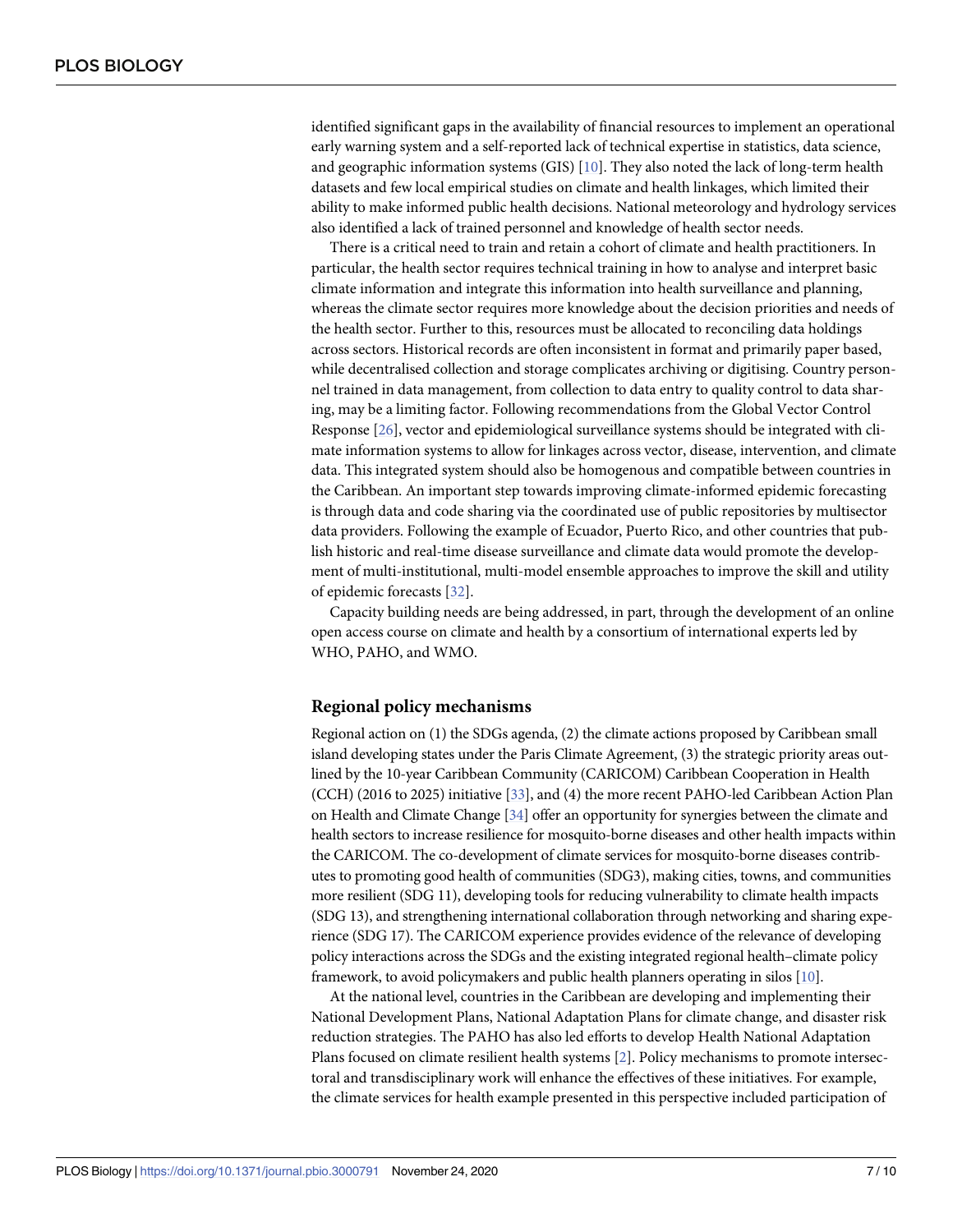<span id="page-7-0"></span>policy practitioners and experts from diverse disciplines. Moreover, the Nationally Determined Contributions (NDCs) include mitigation and adaptation measures that can generate co-benefits or additional benefits when nations act to reduce vulnerability and adapt to the impacts of climate change [[35](#page-9-0)]. For example, adaptation efforts aimed at improving water management could also reduce the burden of mosquito-borne diseases.

# **Summary**

The Caribbean climate and health sectors are beginning to work together to attract the resources needed to increase local capacities to develop climate services for the health sector [\[10\]](#page-8-0). However, more work is needed to strengthen the partnership between climate information providers and health sector stakeholders to develop sustained climate services for mosquito-borne diseases in vulnerable Caribbean small island developing states. There are numerous areas of ongoing biological research aimed at better understanding the impact of climate variability and climate change on the transmission of mosquito-borne diseases. Recent studies have addressed key biological research questions, providing evidence on the linkages between climate variation and mosquito-borne disease outbreaks and demonstrating the benefits of effectively integrating climate information into public health decision-making processes. In line with international and regional calls for climate-smart health systems, successful projects, case studies, and tools should be replicated in similar settings to maximise their potential impact [\[10,18](#page-8-0)]. A demonstration of the benefits of climate services for mosquito-borne disease interventions in 1 country can also be used as a model for other climate-sensitive sectors (tourism, water supply, and disaster risk management) and other countries in the region to enhance preparedness for climate risks and health-promoting mitigation policies [\[35\]](#page-9-0). A major obstacle to developing sustainable climate services for health is a lack of financial resources, technical expertise, and data and knowledge sharing between sectors and disciplines. Investments should be made to more effectively link climate information to public health decision-making to reduce the impacts of climate variability and climate change and contribute to the health and livelihood of people and communities. National and regional policies aimed at achieving the SDGs present an opportunity for synergies and co-benefits for the well-being and development of Caribbean small island developing states.

## **References**

- **[1](#page-1-0).** Trotman AR, Mahon R, Shumake-Guillemot J, Lowe R, Stewart-Ibarra AM. Strengthening Climate Services for the Health Sector in the Caribbean. Bull World Meteorol Organ. 2018;67. Available from: <https://public.wmo.int/en/resources/bulletin/strengthening-climate-services-health-sector-caribbean>.
- **[2](#page-1-0).** PAHO/WHO. Climate change and health in Small Island Developing States: A WHO Special Initiative in collaboration with UNFCCC and the Fijian Presidency of the COP-23. SIDS in the Caribbean Region. 2018. Available from: [https://www.who.int/globalchange/sids-initiative/about/en/.](https://www.who.int/globalchange/sids-initiative/about/en/)
- **[3](#page-1-0).** Tompkins AM, Lowe R, Nissan H, Martiny N, Roucou P, Thomson MC, et al. Predicting climate impacts on health at sub-seasonal to seasonal timescales. Sub-Seasonal to Seasonal Prediction. Elsevier 2019:455–477.
- **[4](#page-1-0).** Bouma MJ, van der Kaay HJ. The EI Niño Southern Oscillation and the historic malaria epidemics on the Indian subcontinent and Sri Lanka: an early warning system for future epidemics? Tropical Med Int Health. 1996; 1:86–96.
- **5.** Thomson M, Doblas-Reyes F, Mason S, Hagedorn R, Connor S, Phindela T, et al. Malaria early warnings based on seasonal climate forecasts from multi-model ensembles. Nature. 2006; 439:576–579. <https://doi.org/10.1038/nature04503> PMID: [16452977](http://www.ncbi.nlm.nih.gov/pubmed/16452977)
- **6.** Lowe R, Barcellos C, Coelho CA, Bailey TC, Coelho GE, Graham R, et al. Dengue outlook for the World Cup in Brazil: an early warning model framework driven by real-time seasonal climate forecasts. Lancet Infect Dis. 2014; 14:619–626. [https://doi.org/10.1016/S1473-3099\(14\)70781-9](https://doi.org/10.1016/S1473-3099%2814%2970781-9) PMID: [24841859](http://www.ncbi.nlm.nih.gov/pubmed/24841859)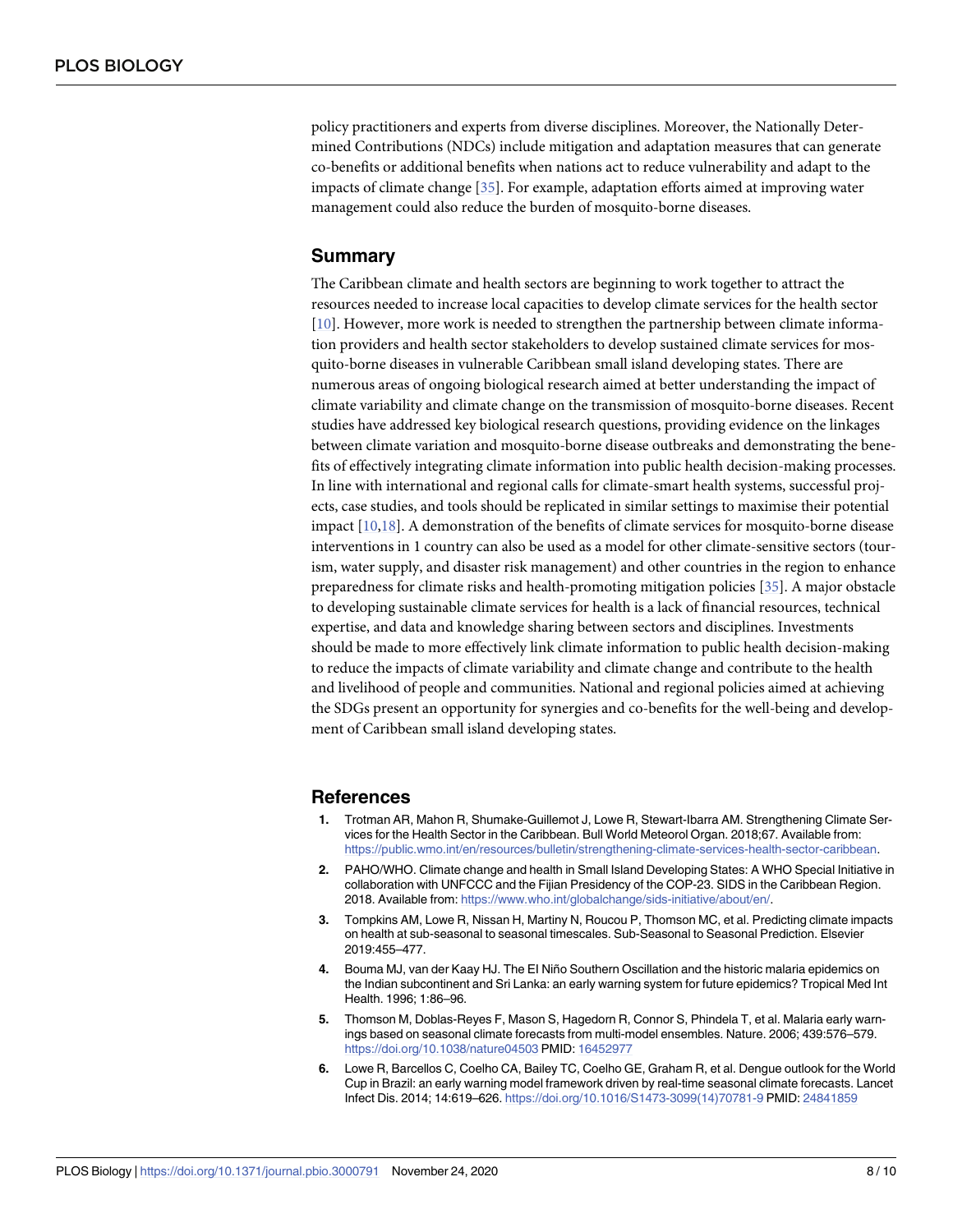- <span id="page-8-0"></span>**[7](#page-1-0).** Lowe R, Stewart-Ibarra AM, Petrova D, García-Díez M, Borbor-Cordova MJ, Mejía R, et al. Climate services for health: predicting the evolution of the 2016 dengue season in Machala. Ecuador Lancet Planet Health. 2017; 1:e142–e151. [https://doi.org/10.1016/S2542-5196\(17\)30064-5](https://doi.org/10.1016/S2542-5196%2817%2930064-5) PMID: [29851600](http://www.ncbi.nlm.nih.gov/pubmed/29851600)
- **8.** Shi Y, Liu X, Kok S-Y, Rajarethinam J, Liang S, Yap G, et al. Three-month real-time dengue forecast models: an early warning system for outbreak alerts and policy decision support in Singapore. Environ Health Perspect. 2016; 124:1369–1375. <https://doi.org/10.1289/ehp.1509981> PMID: [26662617](http://www.ncbi.nlm.nih.gov/pubmed/26662617)
- **[9](#page-1-0).** Thomson MC, Mason SJ. Climate Information for Public Health Action. Routledge; 2018. Available from: [https://www.routledge.com/Climate-Information-for-Public-Health-Action/Thomson-Mason/p/](https://www.routledge.com/Climate-Information-for-Public-Health-Action/Thomson-Mason/p/book/9781138069640) [book/9781138069640](https://www.routledge.com/Climate-Information-for-Public-Health-Action/Thomson-Mason/p/book/9781138069640).
- **[10](#page-1-0).** Stewart-Ibarra AM, Romero M, Hinds AQJ, Lowe R, Mahon R, Van Meerbeeck CJ, et al. Co-developing climate services for public health: Stakeholder needs and perceptions for the prevention and control of Aedes-transmitted diseases in the Caribbean. PLoS Negl Trop Dis. 2019; 13:1–26. [https://doi.org/10.](https://doi.org/10.1371/journal.pntd.0007772) [1371/journal.pntd.0007772](https://doi.org/10.1371/journal.pntd.0007772) PMID: [31658267](http://www.ncbi.nlm.nih.gov/pubmed/31658267)
- **[11](#page-1-0).** WHO/WMO. Climate Services for Health: Improving public health decision-making in a new climate. Geneva, Switzerland: World Meteorological Association and World Health Organization; 2016. Available from: [http://public.wmo.int/en/resources/library/climate-services-health-case-studies.](http://public.wmo.int/en/resources/library/climate-services-health-case-studies)
- **[12](#page-1-0).** Guzman MG, Harris E. Dengue. Lancet. 2015; 385:453–465. [https://doi.org/10.1016/S0140-6736\(14\)](https://doi.org/10.1016/S0140-6736%2814%2960572-9) [60572-9](https://doi.org/10.1016/S0140-6736%2814%2960572-9) PMID: [25230594](http://www.ncbi.nlm.nih.gov/pubmed/25230594)
- **[13](#page-1-0).** Musso D, Cao-Lormeau VM, Gubler DJ. Zika virus: following the path of dengue and chikungunya? Lancet. 2015; 386:243–244. [https://doi.org/10.1016/S0140-6736\(15\)61273-9](https://doi.org/10.1016/S0140-6736%2815%2961273-9) PMID: [26194519](http://www.ncbi.nlm.nih.gov/pubmed/26194519)
- **[14](#page-1-0).** Yactayo S, Staples JE, Millot V, Cibrelus L, Ramon-Pardo P. Epidemiology of Chikungunya in the Americas. J Infect Dis. 2016; 214:S441–S445. <https://doi.org/10.1093/infdis/jiw390> PMID: [27920170](http://www.ncbi.nlm.nih.gov/pubmed/27920170)
- **[15](#page-1-0).** Lowe R, Barcellos C, Brasil P, Cruz OG, Honório NA, Kuper H, et al. The Zika Virus Epidemic in Brazil: From Discovery to Future Implications. Int J Environ Res Public Health. 2018; 15:96. [https://doi.org/10.](https://doi.org/10.3390/ijerph15010096) [3390/ijerph15010096](https://doi.org/10.3390/ijerph15010096) PMID: [29315224](http://www.ncbi.nlm.nih.gov/pubmed/29315224)
- **[16](#page-1-0).** World Health Organization. Zika virus. 2018 [cited 2020 May 2]. Available from: [https://www.who.int/](https://www.who.int/news-room/fact-sheets/detail/zika-virus) [news-room/fact-sheets/detail/zika-virus](https://www.who.int/news-room/fact-sheets/detail/zika-virus).
- **[17](#page-1-0).** Pan American Health Organization / World Health Organization. Epidemiological Update: Dengue. 7 February 2020, Washington, D.C. PAHO / WHO. 2020
- **[18](#page-1-0).** Lowe R, Gasparrini A, Van Meerbeeck CJ, Lippi CA, Mahon R, Trotman AR, et al. Nonlinear and delayed impacts of climate on dengue risk in Barbados: A modelling study. PLoS Med. 2018; 15: e1002613. <https://doi.org/10.1371/journal.pmed.1002613> PMID: [30016319](http://www.ncbi.nlm.nih.gov/pubmed/30016319)
- **[19](#page-1-0).** PAHO/WHO. PLISA Health Information Platform in the Americas. 2019 [cited 2020 Feb 4]. Available from: [http://www.paho.org/data/.](http://www.paho.org/data/)
- **[20](#page-1-0).** Mordecai EA, Cohen JM, Evans MV, Gudapati P, Johnson LR, Lippi CA, et al. Detecting the impact of temperature on transmission of Zika, dengue, and chikungunya using mechanistic models. PLoS Negl Trop Dis. 2017; 11:e0005568. <https://doi.org/10.1371/journal.pntd.0005568> PMID: [28448507](http://www.ncbi.nlm.nih.gov/pubmed/28448507)
- **[21](#page-3-0).** Monteil MA. Saharan dust clouds and human health in the English-speaking Caribbean: what we know and don't know. Environ Geochem Health. 2008; 30:339–343. [https://doi.org/10.1007/s10653-008-](https://doi.org/10.1007/s10653-008-9162-0) [9162-0](https://doi.org/10.1007/s10653-008-9162-0) PMID: [18335172](http://www.ncbi.nlm.nih.gov/pubmed/18335172)
- **[22](#page-3-0).** Rawlins S, Chen A, Ivey M, Amarakoon D, Polson K. The impact of climate change/variability events on the occurrence of dengue fever in parts of the Caribbean: a retrospective study for the period 1980– 2002. West Indian Med J Suppl. 2005; 53:54.
- [23](#page-3-0). Méndez-Lázaro PA, Pérez-Cardona CM, Rodríguez E, Martínez O, Taboas M, Bocanegra A, et al. Climate change, heat, and mortality in the tropical urban area of San Juan. Puerto Rico Int J Biometeorol. 2018; 62:699–707. <https://doi.org/10.1007/s00484-016-1291-z> PMID: [27981339](http://www.ncbi.nlm.nih.gov/pubmed/27981339)
- **[24](#page-3-0).** Schnitter R, Verret M, Berry P, Chung Tiam Fook T, Hales S, Lal A, et al. An assessment of climate change and health vulnerability and adaptation in Dominica. Int J Environ Res Public Health. 2019; 16:70.
- **[25](#page-3-0).** Trotman A, Mahon R, Van Meerbeeck CJ. Leveraging Partnerships for Health Climate Services in the Caribbean. 2019. Available from: [https://www.climatelinks.org/blog/leveraging-partnerships-health](https://www.climatelinks.org/blog/leveraging-partnerships-health-climate-services-caribbean)[climate-services-caribbean.](https://www.climatelinks.org/blog/leveraging-partnerships-health-climate-services-caribbean)
- **[26](#page-4-0).** World Health Organization Global vector control response 2017–2030. World Health Organization; 2017.
- **[27](#page-4-0).** Jancloes M, Thomson M, Costa MM, Hewitt C, Corvalan C, Dinku T, et al. Climate Services to Improve Public Health. Int J Environ Res Public Health. 2014; 11:4555–4559. [https://doi.org/10.3390/](https://doi.org/10.3390/ijerph110504555) [ijerph110504555](https://doi.org/10.3390/ijerph110504555) PMID: [24776719](http://www.ncbi.nlm.nih.gov/pubmed/24776719)